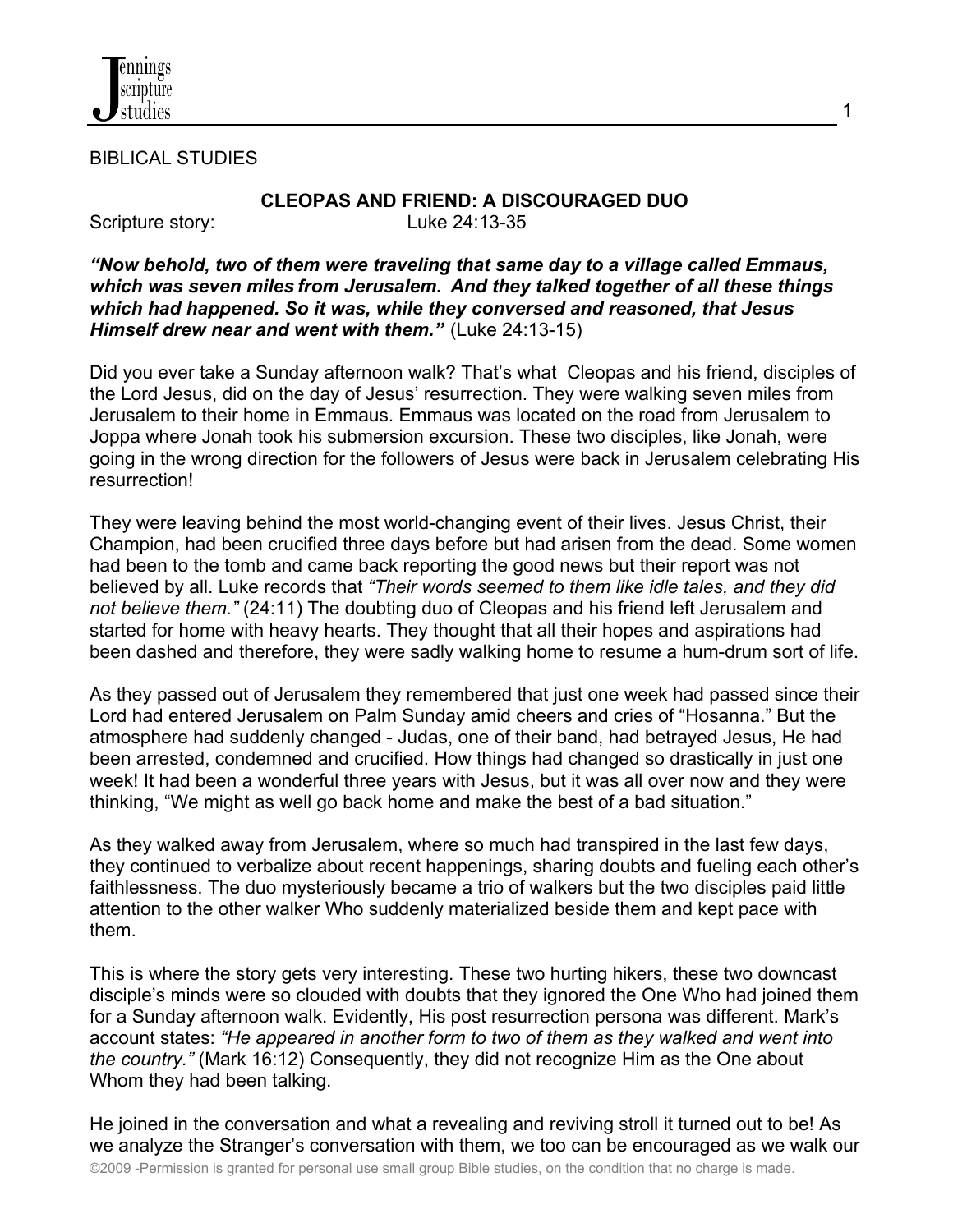# Emmaus Roads. His conversation went as follows: **HE EXPRESSED CONCERN FOR THEM.**

*"Now behold, two of them were traveling that same day to a village called Emmaus, which was seven miles from Jerusalem. And they talked together of all these things which had happened. So it was, while they conversed and reasoned, that Jesus Himself drew near and went with them. But their eyes were restrained, so that they did not know Him. And He said to them, "What kind of conversation is this that you have with one another as you walk and are sad?"* (Luke 24:13-17)

It was Jesus, alive and well! How like the Mender of Broken Hearts to go after two sad saints on the very day of His resurrection! He thought it worthwhile to walk seven miles and spend a couple of hours with two of His fainting followers in order to cheer them!

## *He knew who these two disciples were.*

After shedding His grave clothes, He looked up these two homeward-bound, despondent disciples. Isn't that amazing? Why did He select these two out of the many to cheer? There were other disciples that He could have visited. We may never know the full answer but we can be encouraged to know that He knew that they needed a personal visit from Him. He knew them and He knows us and, just as He cared for them, He cares for us!

## *He knew where they were.*

He Who knows all things, knew just where they were. They were not back in Jerusalem celebrating with the other disciples, they were on a dusty road, plodding along, heads down and hearts broken, when *"Jesus Himself drew near."* They did not notice Him, but He was there. Many times in our loneliness and sorrow we do not see Him through our tears, but He *"draws near."* He is a friend that sticks closer than a brother!

# *He knew they needed His personal attention.*

Jesus not only "*drew near*" but we read: "*and went with them."* Doesn't that bless you? Emmaus was home – they needed to go home. There was comfort in family. Jesus went home with them. *"He went with them."* Isn't that just like the Good Shepherd? "He walks with me, and He talks with me, And He tells me I am His own; And the joy we share as we tarry there, None other has ever known."

## *He knew their thoughts.*

His sympathetic companionship encouraged them to unburden themselves to Him. He knew what they were thinking, what they were conversing about and their emotional state, yet He asked them, *"What kind of conversation is this that you have with one another as you walk and are sad?"* His inquiry revealed His concern for them and communicated to them His awareness of their state of mind. With that question He drew them out and they began to open up and share their feelings. He is the Great Psychologist! Talk with Him – He listens as One *"who is touched with the feeling of our infirmities."* (Heb. 4:15)

## *He patiently conversed with them.*

Jesus asked them about the topic of their conversation. *"Then the one whose name was Cleopas answered and said to Him, "Are You the only stranger in Jerusalem, and have You not known the things which happened there in these days?"* (v.18) Cleopas' rather abrupt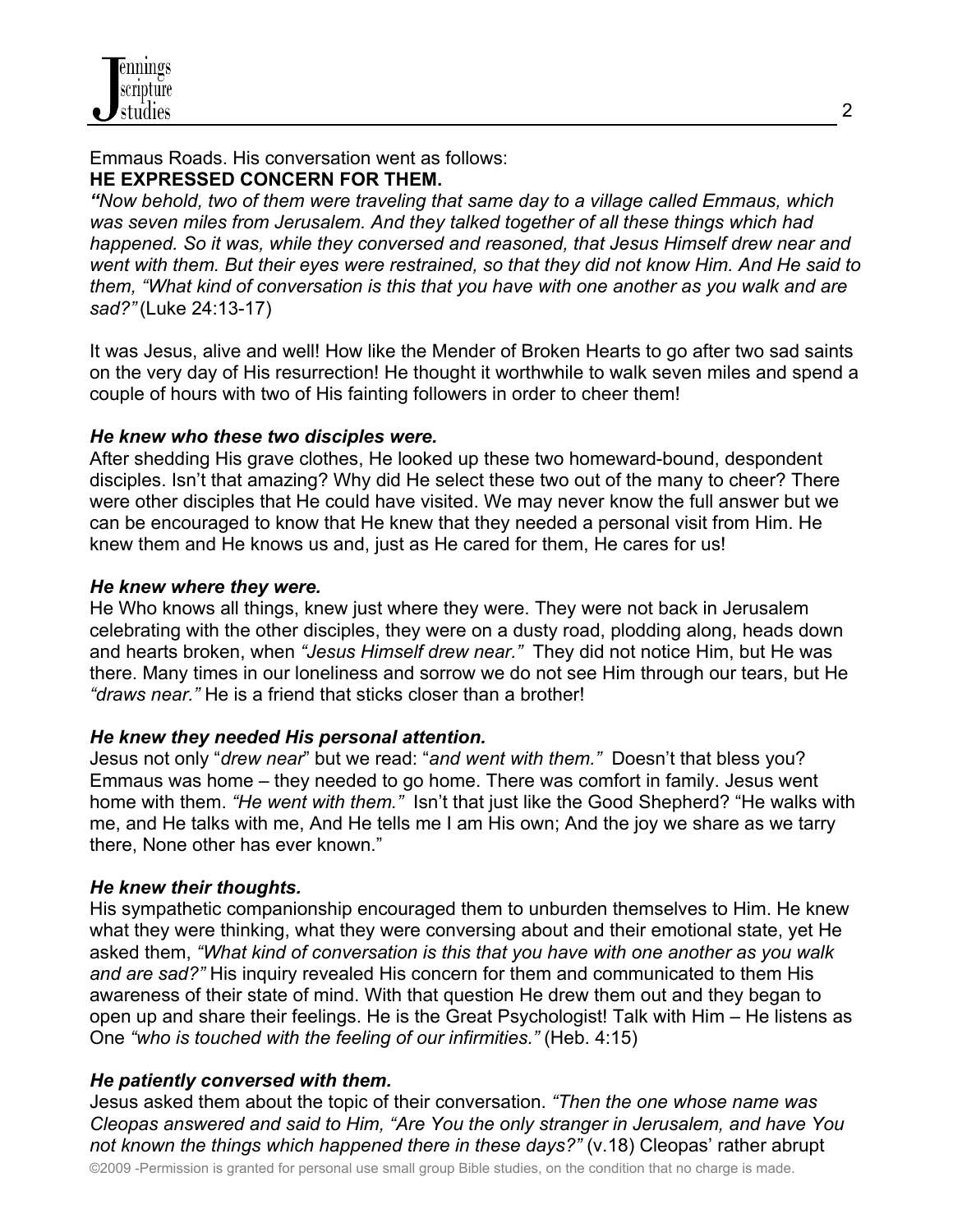answer indicates that he did not comprehend Who this "Stranger" was Who had joined him on the journey. Jesus patiently continued the conversation with a very surprising response: *"And He said to them, "What things?"* (v.19)

Was Jesus seeming to be ignorant in order to draw them out? It is a rather humorous response when you think about it. Here was the One Who was at the center of all that had happened in Jerusalem during the past week; the One about Whom everyone was talking and He says to the two disciples, *"What things*?" How human! He was purposefully leading them on, drawing them out. How patient, how unhurried He was.

Here is a side of Jesus that is not usually considered by us in our "sound bite" world. We want and expect short, to the point conversations. Say it and get on with it. I suppose that the sound media has much to do with programming us to think and speak in that manner. However, here in this conversation between the three on the Emmaus Road, Jesus was in no hurry to get the counseling session over with so that He could move on to more important matters. He wanted them to tell Him "*what things*" they had on their minds.

He wants us to "open up" and tell Him "*what things*" are of concern to us. He already knows but He also knows that verbalizing them, talking it out, sharing our burdens and concerns is good for us. It keeps us close to Him for when we talk to God is prayer we are drawing near to Him. Therefore, be always, *"casting all your care upon Him, for He cares for you."* (I Peter 5:7)

# **HE EXPOSED THEIR FAITHLESSNESS.**

The two disciples, in response to Jesus' query, "*what things*," began to unburden themselves to Jesus: *"So they said to Him, "The things concerning Jesus of Nazareth, who was a Prophet mighty in deed and word before God and all the people, and how the chief priests and our rulers delivered Him to be condemned to death, and crucified Him. But we were hoping that it was He who was going to redeem Israel. Indeed, besides all this, today is the third day since these things happened. Yes, and certain women of our company, who arrived at the tomb early, astonished us. When they did not find His body, they came saying that they had also seen a vision of angels who said He was alive. And certain of those who were with us went to the tomb and found it just as the women had said; but Him they did not see."* (Luke 24:19-24)

When the discouraged duo opened up and started talking they revealed the cause of their despair. It was faithlessness!

# *Their faith was a past-tense faith.*

Notice the terminology they used:

- *"Jesus of Nazareth, who was a Prophet"*
- "*we were hoping" –* that is, they were not now living in the light of that hope; they said they had hoped in the past. A past hope only, leaves one hopeless in the present. All that they had seen and heard in following Jesus, should have given them a present tense and a future tense hope!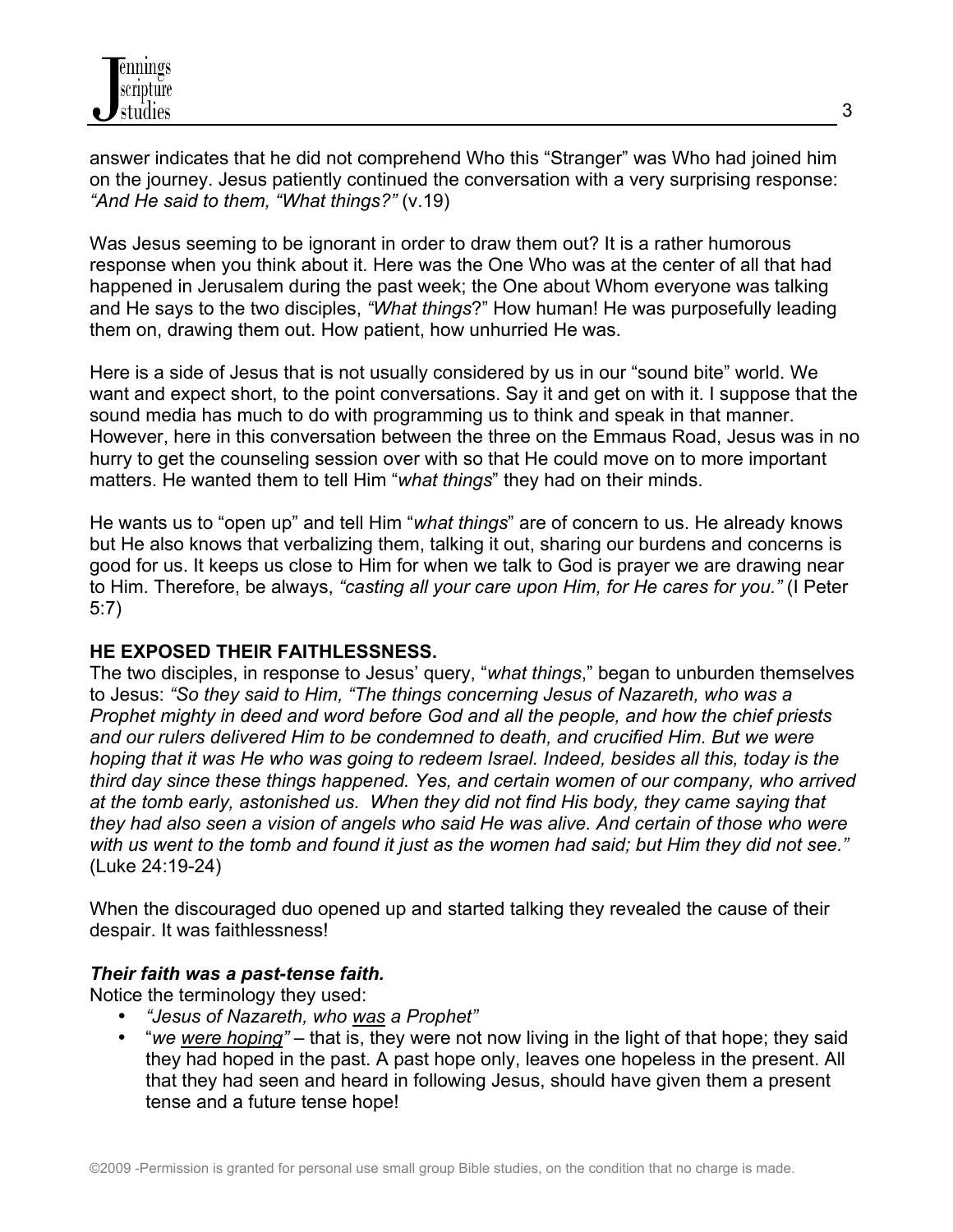

• " *we were hoping that it was He who was going to redeem Israel."* Again, they no longer held to the hope that Jesus would redeem Israel. Their hope of that happening had vanished.

Hope is futuristic. Hope is an expectation about a positive development in the immediate or eventual future. The realization of that hope may be within the next minute, hour, day, month, etc. But it is always future.

These two disciples had confessed that they had hope in the past, but the events of the last few days had darkened that hope. We should never doubt in the dark what we believed in the light!

The Christian has a future mind-set. The hope, the expectation of the fulfillment of all that Jesus Christ promises, lights up our lives. Jesus said, "let your light shine." Shining is living out the light of hope that is within us.

### *Their faith was a sight-based faith.*

The witness of the angel, the women, and Peter and John, who saw the empty tomb, was not enough proof for them. They said to Jesus, "C*ertain women of our company, who arrived at the tomb early, astonished us. When they did not find His body, they came saying that they had also seen a vision of angels who said He was alive. And certain of those who were with us went to the tomb and found it just as the women had said; but Him they did not see."*

They, like Thomas in the Upper Room, wanted to see before they believed. There are many who say, "Show me and I will believe." God says, "Believe and you shall see." We have not seen the physically resurrected body of the Lord Jesus and yet we believe. Jesus said to the doubting Thomas, *"Blessed are those who have not seen and yet have believed."* (John 20:29) Are you one of the unseeing believers?

#### *Their faith was a dull faith.*

Jesus gently but firmly rebuked these two discouraged disciples for being slow to understand what had transpired in the last week. The word translated "slow" in the original is "dull." He said to them, *"O foolish ones, and dull of heart to believe…."* (Luke 24:25)

Jesus had repeatedly said He would be crucified and rise again in three days. (Matt. 12:40; Mark 8:31; Luke 18:33; John 2:19) Luke's report is very clear: *"Jesus took the twelve aside and told them, "We are going up to Jerusalem, and everything that is written by the prophets about the Son of Man will be fulfilled. He will be handed over to the Gentiles. They will mock him, insult him, spit on him, flog him and kill him. On the third day he will rise again."* (Luke 18:31-33)

What could be clearer than that? Jesus didn't tell them that just once, but several times. As they trudged home to Emmaus, the words of Jesus seemed to have been totally forgotten. How could that be? James, the Lord's half-brother, writes in his epistle that when we hear and do not apply the Word we will forget it. James said, "*"Be doers of the word, and not hearers only, deceiving yourselves. For if anyone is a hearer of the word and not a doer, he is*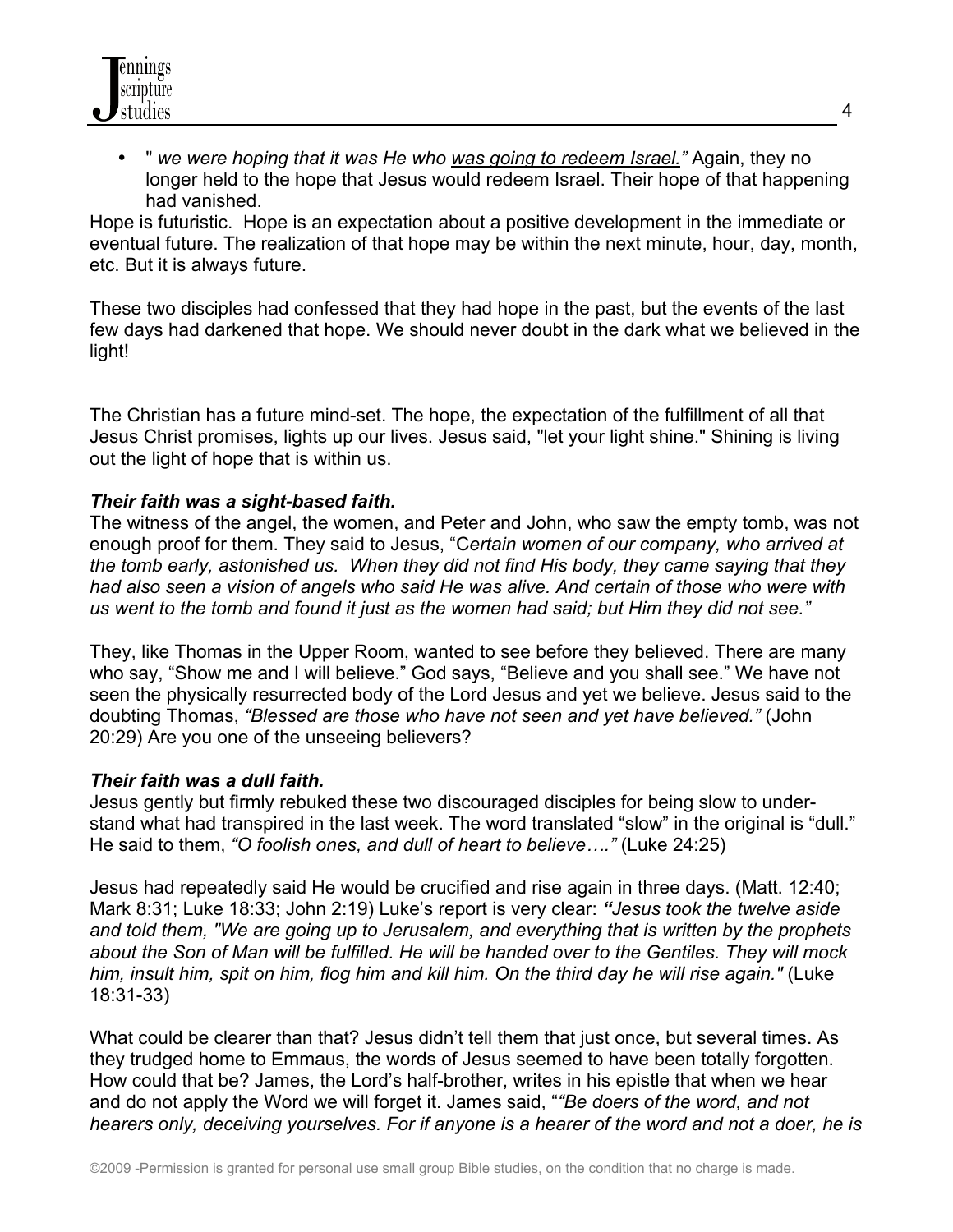*like a man observing his natural face in a mirror; for he observes himself, goes away, and immediately forgets what kind of man he was."* (James 1:22-24)

That is what these two disciples did. They forgot. How could they forget such a dramatic and and dynamic announcement as "I will rise again"?

But it is the same way with us, isn't it? We have heard God's Word many times but at times it just doesn't seem to register with us. It just goes over our heads. That is why Jesus also said, *"Take heed how you hear."* (Luke 8:18)

# **HE EXPLAINED TO THEM THE SCRIPTURES.**

*"Ought not the Christ to have suffered these things and to enter into His glory?" And beginning at Moses and all the Prophets, He expounded to them in all the Scriptures the things concerning Himself."* (Luke 24:26, 27)

# *Jesus authenticated the Old Testament Scriptures.*

In referencing the Old Testament Scriptures, the Lord Jesus not only authenticated both the holy men of old who penned the Scriptures, *"Moses and all the prophets,"* but He put His stamp of authentication upon their writings.

# *Jesus educated two ignorant disciples.*

The Lord Jesus condescended to conduct a Bible conference with only two persons on a seven mile walk the very day of His resurrection! He was the best of Teachers using the best of books, discussing the best of subjects.

He may have begun with the promise of the coming Redeemer given in the Garden of Eden, (Genesis 3:15); the picture of the life-saving Passover Lamb, (Exodus 12); the incident of the brazen serpent in the wilderness, (Numbers 21); the typology in the offering of Isaac, (Genesis 22); the predicted crucifixion of the Messiah in Psalm 22 and Isaiah 53, etc.

Note the word "opened" in this passage of Scripture:

- Opened eyes "Their eyes were opened" Luke 24:31
- Opened Scriptures "He opened the scriptures" Luke 24:32
- Opened understanding "He opened their understanding" Luke 24:45

This must have been the greatest Old Testament seminar in history. What professor of Old Testament, in our seminaries, would not have traded their degrees for the privilege of listening in on that Bible Conference conducted by the Savior? How I wish I could have heard that lecture!

However, we have something that the two on the Emmaus Road did not have. We have a completed canon of Holy Scriptures and repeatedly the Bible challenges us to take personal responsibility for our own spiritual maturation. For example:

- II Timothy 2:15 *"study to show yourselves approved";*
- Hebrews 6:1 *"go on to maturity";*
- I Peter 2:2 *"desire the pure milk of the word, that you may grow";*
- II Peter 1:5 *"add to your faith."*

©2009 -Permission is granted for personal use small group Bible studies, on the condition that no charge is made.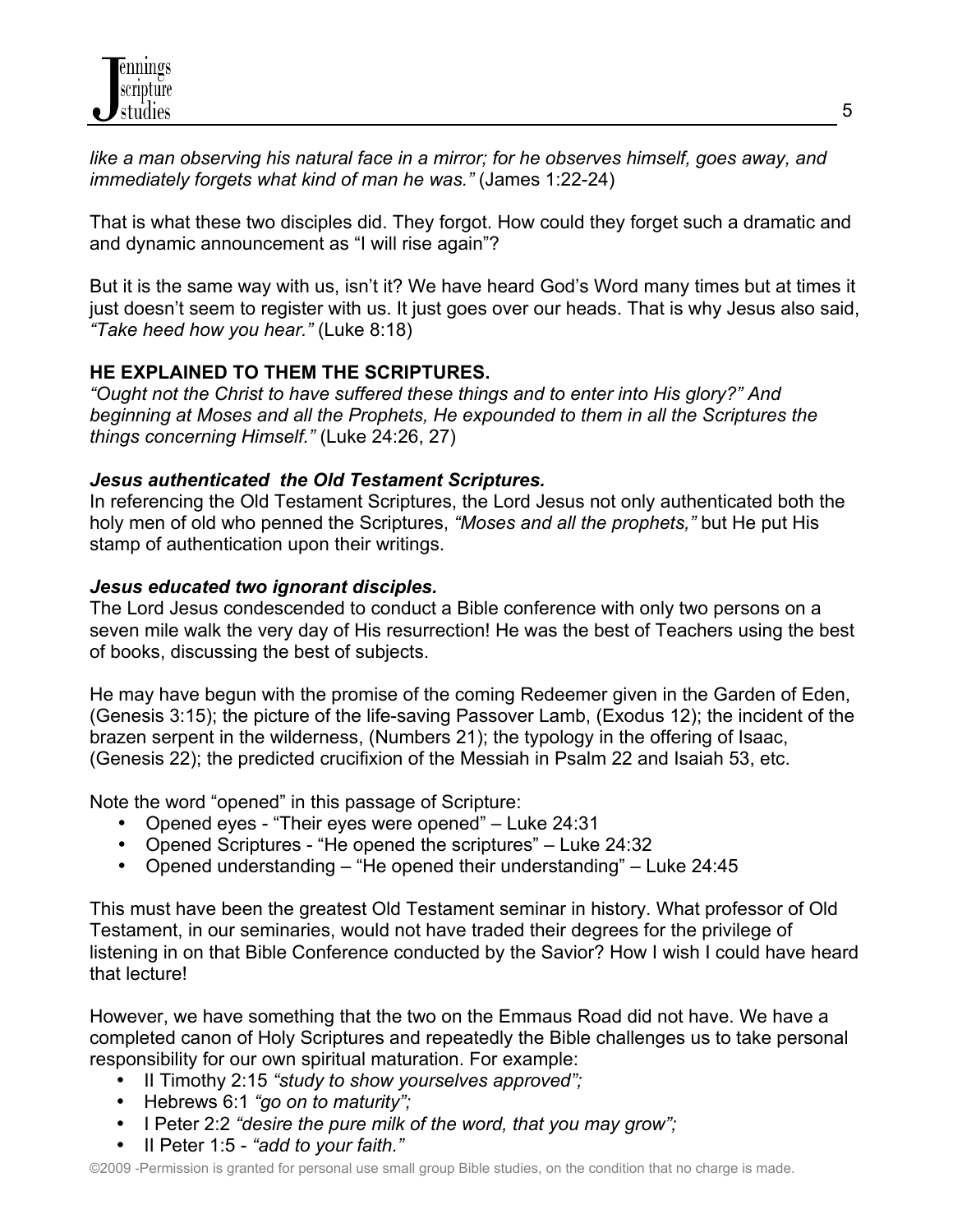

While salvation is an individual transaction between sinner and the Savior, initiated by God, progressive sanctification, that is growth in grace and in the knowledge of our Lord and Savior, is an individual interaction with Scripture, initiated by the believer. We do not have Jesus physically present with us to teach us about Himself in the Scriptures, however, we do have the Holy Spirit Who guides us into all truth. (John 16:13) Are we, like the Christians in Berea, daily searching the Scriptures? (Acts 17:11) Or are we like the two on the road to Emmaus?

## **HE EXPELLED THEIR GLOOM.**

*"Then they drew near to the village where they were going, and He indicated that He would have gone farther. But they constrained Him, saying, "Abide with us, for it is toward evening, and the day is far spent." And He went in to stay with them. Now it came to pass, as He sat at the table with them, that He took bread, blessed and broke it, and gave it to them. Then their eyes were opened and they knew Him; and He vanished from their sight. And they said to one another, "Did not our heart burn within us while He talked with us on the road, and while He opened the Scriptures to us?" So they rose up that very hour and returned to Jerusalem, and found the eleven and those who were with them gathered together, saying, "The Lord is risen indeed, and has appeared to Simon!" And they told about the things that had happened on the road, and how He was known to them in the breaking of bread."* (Luke 24:28-35)

## *Their gloom began on heart-break hill.*

Up there on Calvary, on one of those three crosses silhouetted against the sky, their Master had died. He, of Whom John Baptist had said, "Behold! The Lamb of God Who takes away the sin of the world"; He, Who said, "I am the way, the truth and the life." Now it was all over. Gloom settled over their minds and they turned toward home.

## *Their gloom continued on heart-ache road.*

It was seven miles to their home in Emmaus and they trudged, heads down, eyes tear-filled and hearts aching. A Third Walker joined them, but they paid little attention, so deeply discouraged were they.

## *Their gloom ended with a heart-throbbing discovery.*

The Stranger accepted their invitation to have something to eat, when they arrived at their home and, as they sat at the table, He took bread and broke it. Then, as He passed it to them, they saw the wounds in His hands. They said, "It is the Lord, He is alive!" Then, just as suddenly as he appeared to them on the road, He was gone.

#### *Their gloom was replaced by a heart-warming experience.*

After the walk and talk that Jesus had with them …and seeing the nail prints in His hands, all the pieces of the puzzle started to fit together and the words of Jesus made sense to them. For the first time, they began to understand His teaching that had just gone over their heads before. *"Did not our heart burn within us while He talked with us on the road, and while He opened the Scriptures to us?"* We need to learn the secret of the burning heart for it dispels gloom!

# *Their story has a heart-stirring ending.*